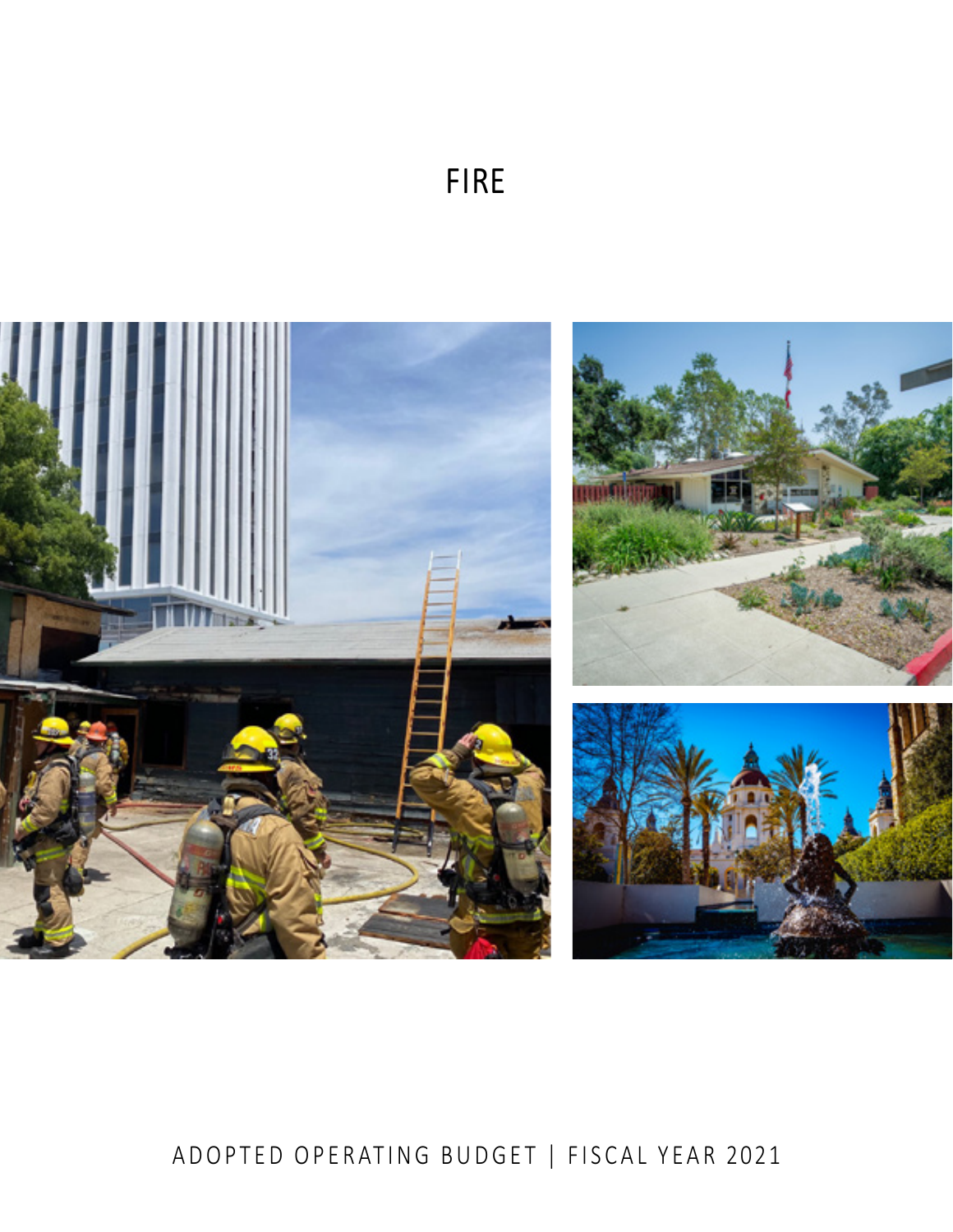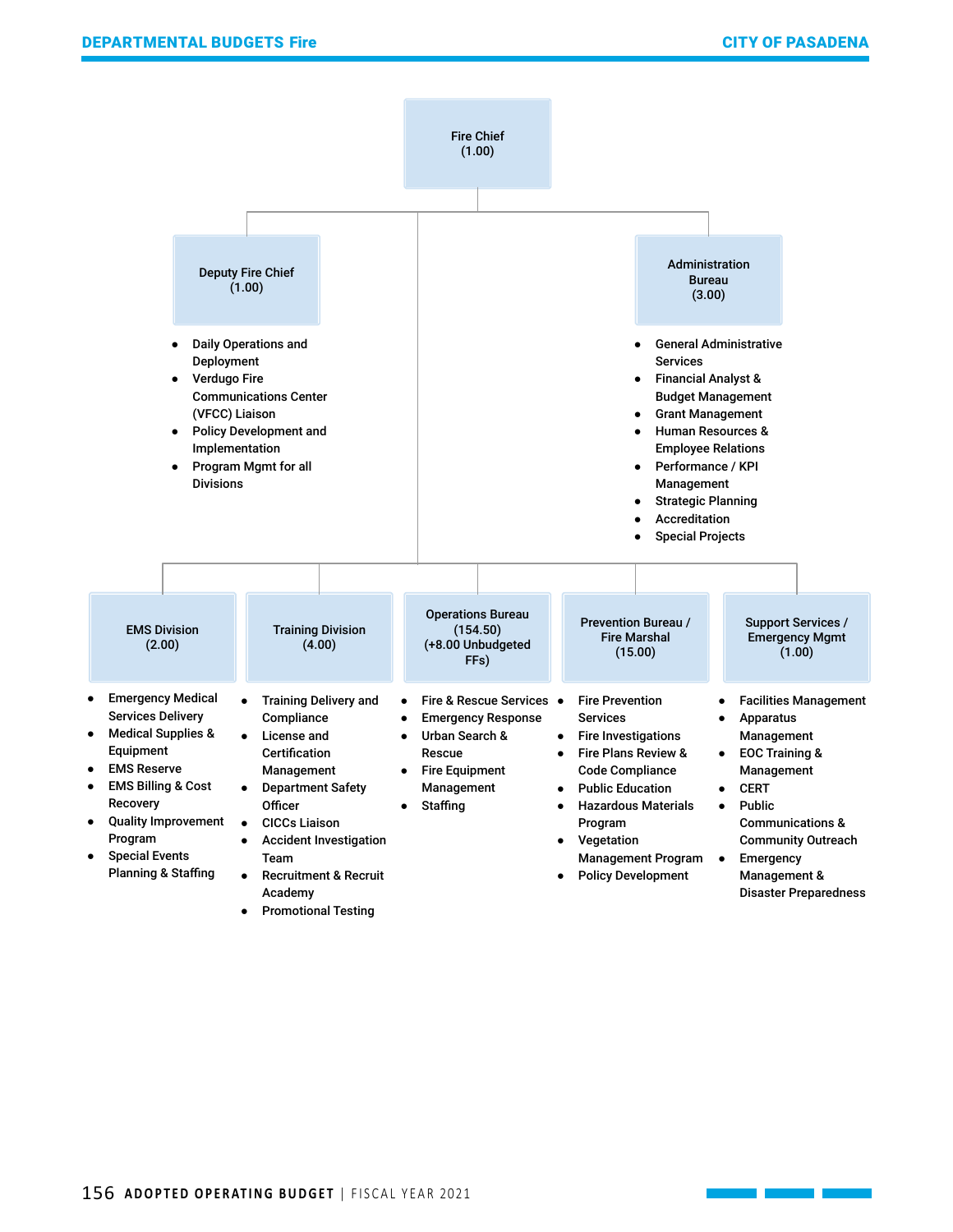### **MISSION STATEMENT**

The mission of the Pasadena Fire Department is to provide protection of life, property, and the environment from the effects of fires, medical emergencies, and hazards; we engage the community in our mission through progressive community outreach.

#### **PROGRAM DESCRIPTION**

The Department functions under the delegated authority of the Fire Chief through two Bureaus: Fire Prevention and Administration, and Fire Operations to fulfill its mission, goals, and objectives.

#### **FIRE PREVENTION AND ADMINISTRATION BUREAU**

#### **Fire Administration Division**

The mission of the Fire Administration Division is to provide leadership and vision for the Department that is consistent with City Council policies and community expectations. The Administration Division oversees budgeting for current and future programs, training opportunities and state-of-the-art equipment, and helps to sustain the Department's efforts to maintain a safe community and contribute to an improved quality of life by providing effective and progressive public safety services. By engaging the community in our mission through open and continuous outreach, the Department seeks to ensure that our services are industry-leading and relevant to the needs of our residents, visitors, and businesses. By applying the core values of Accountability, Integrity and Flexibility, the Department leads Pasadena toward a safer, more secure and prosperous community for the future.

The Fire Administration Division's overall responsibilities include management of fiscal affairs, personnel, emergencies and disasters. The Division is responsible for agenda reports, training records, budgeting, procurement, payroll, information technology management, personnel actions, grants, strategic planning, performance appraisals, and joint-oversight of the Verdugo Fire Communications Center (VFCC). Fire Administration also fosters and maintains partnerships with other City departments, community groups, organizations, neighboring jurisdictions and government agencies in order to contribute the highest levels of services to our community.

### **Fire Prevention Division**

The Fire Prevention Division strives to reduce risks and losses associated with fires, burns, and environmental hazards. The Division uses a customer-centered approach in its public education programs, code development and enforcement initiatives, which are designed to prevent and minimize harm to our community.

Additionally, Fire Prevention provides technical assistance to other City departments for items related to fire codes. Safety and prevention is accomplished through plan reviews, inspections, hazardous vegetation management, monitoring and regulating the storage and use of hazardous materials, fire investigations, and a variety of community awareness programs.

# **Fire Support Services and Emergency Management Division**

The Fire Support Division works under the Fire Administration Bureau to augment the success of our members by managing the department's needs related to facilities construction and maintenance, equipment and apparatus maintenance and replacement. The Division also provides leadership in citywide emergency management and disaster preparedness, and manages public communications. This is a critical component of the fire service as public information provides a vital link between citizens and responders. The Division serves as a liaison with other City departments to coordinate services such as employee relations, workers compensation, recruitment and policy development for the fire department.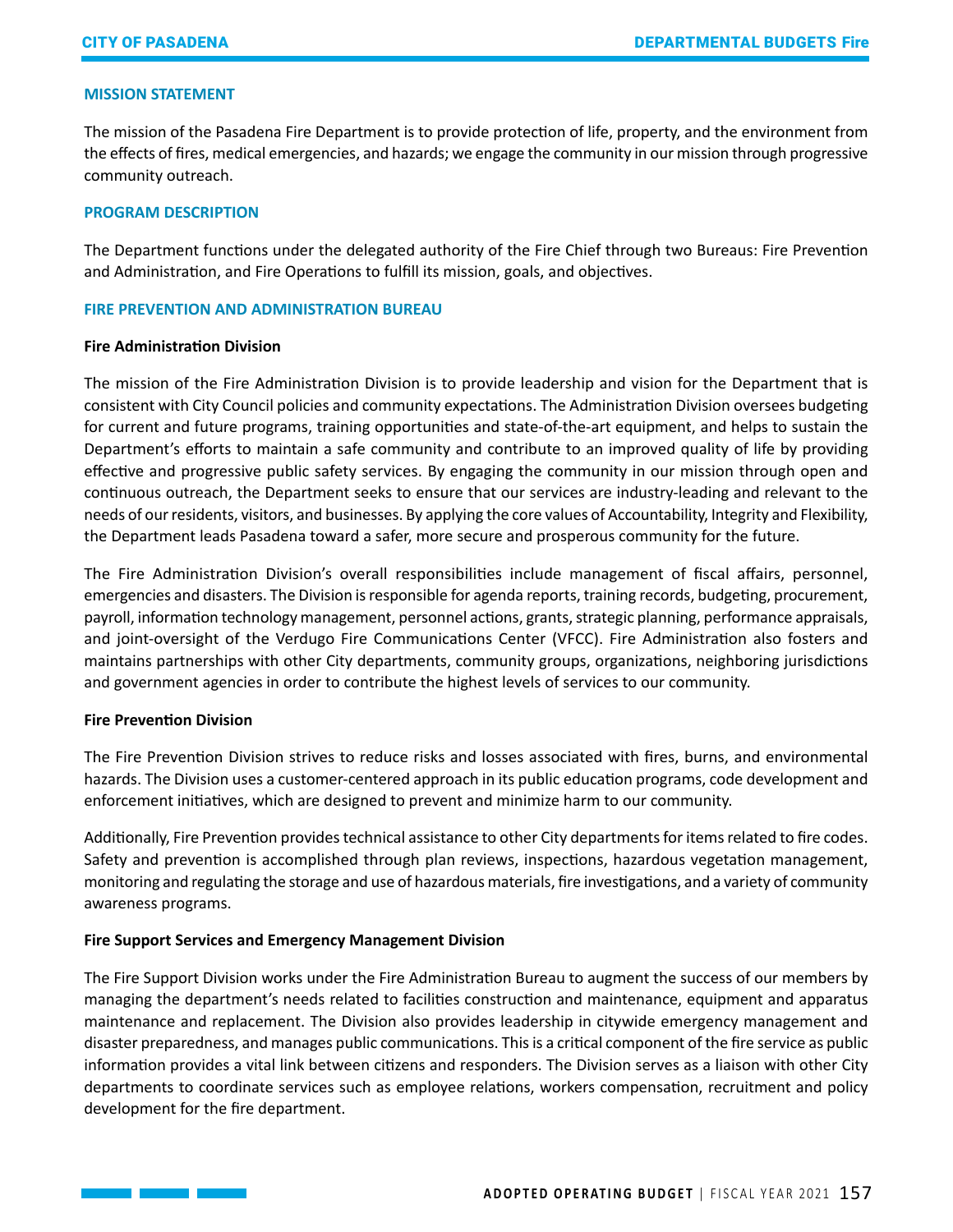#### **FIRE OPERATIONS BUREAU**

The Fire Operations Bureau maintains a constant state of readiness for emergency response through training, maintenance of equipment, and a desire to serve our community. The Department is an all-risk fire department and provides the community with emergency medical services (EMS), fire suppression, technical rescue and hazardous materials responses. The Operations Bureau responds to all natural and man-made emergencies and non-emergency public assistance incidents.

The Operations Bureau concentrates on the most traditional elements of the Department's mission and is responsible for all duties relating to emergency responses. The Operations Bureau maintains constant readiness and provides 24-hour care including transportation of the sick and injured to medical facilities.

The EMS Division is responsible for the paramedic program, emergency medical technician (EMT) program, inservice medical training, and operations of EMS coverage for special events. The EMS Division manages custody of records and billing for these services, training for EMTs and paramedics, coordinates with the Mobile Intensive Care Nurses (MICN), and manages the EMS Reserve (EMSR) Unit. The EMSR program augments emergency medical and disaster services with certified EMT volunteers. EMSRs may also operate as a third-person on the RAs and provide medical services at large public events. Emergency medical services are provided to the community through the five RAs each staffed with two Advanced Life Support (ALS) firefighter paramedics, a paramedic on each of the eight ALS engine companies, and two Basic Life Support (BLS) truck companies. The Department also has the capability to staff ALS rescue carts and bike teams. These units are equipped to meet the standards set forth by the Los Angeles County Department of Health Services (DHS) Emergency Medical Services Agency (EMSA). The EMS Division is the liaison for state and local EMSA base station and reserve receiving facilities. The Division works in conjunction with a Nurse Educator and Medical Director from Huntington Memorial Hospital to oversee the Department's Continuous Quality Improvement (CQI) program. The CQI program tracks medical indicators based on patient outcomes across the Pasadena community.

Fire Operations provides fire protection and mitigation services within structures, vehicles, and in vegetation and wildland-urban interface zones. Depending on the risk, type, and location of the incidents, the Department dispatches resources from its eight engines, two trucks, five rescue ambulances (RAs), and shift Battalion Chief. Cross-staffing provides a Type 1 Heavy Urban Search and Rescue (USAR) unit, water tender, brush patrol unit, strike team command vehicle, and rescue support vehicle. The Department has four reserve engines, two reserve trucks, five reserve RAs, and one reserve command vehicle. The reserve RAs are also available for immediate use during special events. The Operations Bureau also carries out various fire prevention programs, hazard abatement services, pre-incident planning, public education programs and in-service training.

#### **DEPARTMENTAL RELATIONSHIP TO CITY COUNCIL GOALS**

#### **Ensure Public Safety**

The Fire Department supports the City Council's goal of ensuring public safety through its efforts to protect life and preserve property. The Department provides exceptional emergency services, responsive code enforcement, and quality customer-centered public education. The Department continues to focus on community participation in prevention and education efforts.

#### **FISCAL YEAR 2020 ACCOMPLISHMENTS**

The Department is honored to be one of only 94 of over 30,000 fire departments in the United States that are both Insurance Services Office (ISO) Class 1 and Accredited by the Center of Public Safety Excellence's (CPSE) Commission on Fire Accreditation International (CFAI). In the State of California, only five (5) fire departments have achieved both distinguished accomplishments (April 2020).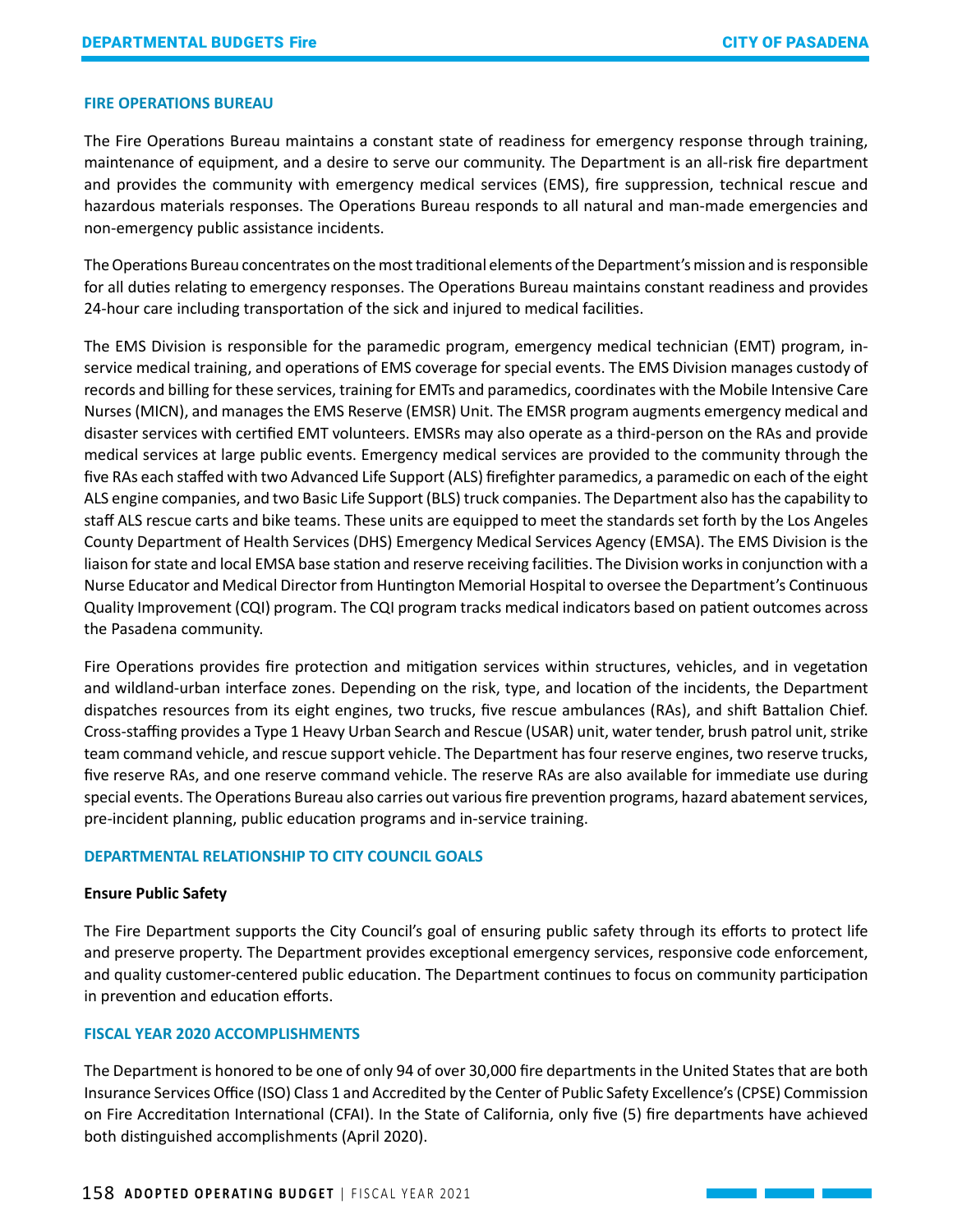The Department accomplished the following during FY 2020:

- Responded to 19,555 incidents in CY 2019 (3,610 Fire; 15,183 Medical; 718 Service; 44 Other);
- Received approval of our second Annual Compliance Report (ACR) 2019 from the Commission on Fire Accreditation International (CFAI) and maintained Accredited Agency status;
- Updated the Standards of Cover 2019 and Self-Assessment Manual 2020, and applied for Re-Accreditation 2020 through CFAI;
- Maintained ISO Class 1 Public Protection Classification rating. The Class 1 rating is the highest possible given to any fire department nationwide; a Class 1 ISO rating generally offers lower premiums in local business and residential property insurance rates;
- Completed the 2020 2025 Strategic Plan through the Technical Advisor Program (TAP) with Center for Public Safety Excellence (CPSE);
- Assisted in eleven (11) strike teams and fire-line deployments between July 2019 to December 2019 as part of the California Fire and Rescue Mutual Aid System to fight fires and assist with regional disasters;
- Continued participation in the City's first Pasadena Outreach Response Team (PORT) to better serve the homeless population and find new ways to help transition them to permanent housing;
- Supported one engineer and two firefighters through Paramedic school completion, with four more in current attendance;
- Obtained State Homeland Security Program (SHSP) and Urban Area Security Initiative (UASI) grant funds for Urban Search and Rescue equipment and training for technical rescue incidents;
- Obtained Community Development Block Grant (CDBG) grants for two (2) emergency monitors/defibrillators, and two (2) thermal imager cameras;
- Participated in grant funded California Regional Task Force 4 (CARTF-4) USAR Mobilization Exercise;
- Inspected and serviced over 2,682 fire hydrants across the City (CY2019);
- Purchased a new Fire Engine and a new RA for FY 2020, and a new RA to be replaced in FY 2021;
- Purchased a new Rapid Extrication Module (REM)/rescue cushion vehicle, a Ranger for use on Special Events, and a Public Education Van;
- Formally implemented the 48/96 work schedule for fire personnel;
- Successfully upgraded and implemented cloud-hosted staffing software, and transitioned all Department personnel to new citywide HR/Payroll program;
- Approved new leadership at the Verdugo Fire Communications Center (VFCC) as one of the three owners;
- Worked collaboratively with VFCC, Glendale and Burbank to implement new computer aided dispatch (CAD) and track performance and activity more effectively;
- Worked with DoIT to replace radio equipment for all fire personnel and apparatus through CIP funds;
- Implemented a geographic information system (GIS) software from Environmental Systems Research Institute's (ESRI) for real-time incident management on 2020 New Year's Day events;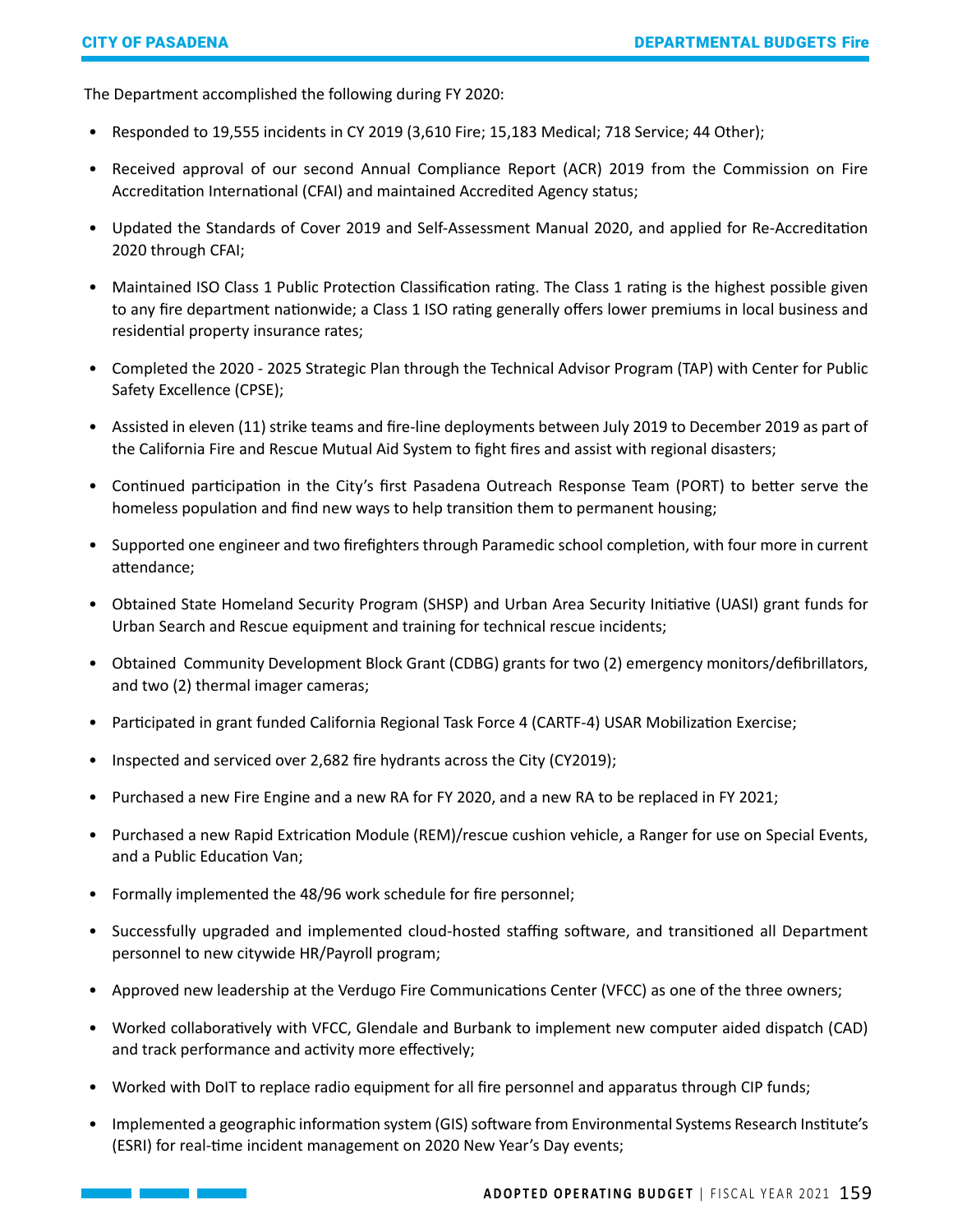- Completed a third-party assessment study for the Department's Training Division and began to implement recommendations;
- Revised Recruit Training Manual and Program delivery to align with best practices as defined by the Office of the State Fire Marshal State Fire Training;
- Implemented a Learning Management System and Records Management System to document and track Firefighter Training performance and progress in the Recruit Academy;
- Began firefighter training academy in Spring 2020, targeting firefighter paramedics;
- Implemented functional movement scoring screening for Trainees;
- Completed a promotional Engineer testing process and promoted a Battalion Chief, two Captains and one Engineer;
- Provided life safety and emergency care which included planning and developing incident action plans for the Rose Parade and Rose Bowl game, and all special events;
- Re-certified all sworn personnel in basic life support following American Heart Association (AHA) guidelines;
- Completed annual testing of hydraulic rescue tools, apparatus pumps, ladders, and hose;
- Responded to Honor Guard and bag piper requests;
- Completed over 3,000 hours of EMS continuing education across the Department;
- Conducted a Community Emergency Response Team (CERT) training with 24 participants;
- Completed Emergency Operations Center (EOC) training for City staff, including a full EOC Drill and four presentations to the Senior Management Group;
- Provided 8 training sessions to the Operations Bureau on how to review testing and certification documents online through a third-party service;
- Conducted over 1,600 hours of public education events across Department personnel, to over 10,100 adults and 8,240 children;
- Developed and implemented a "fall Prevention" campaign, delivering training to at risk seniors in the community;
- Celebrated Fire Prevention Week, providing 70 staff hours of public education and related materials to over 800 people in the community;
- Held community stakeholder meetings with the Building Owners and Managers Association (BOMA) to discuss fire and life safety concerns and interactions with the fire prevention bureau;
- Continued providing diverse community programs with Pasadena Goes Pink, Spark of Love, the Fire Foundation and others;
- Applied over 10,000 gallons of fire retardant in wildfire prone areas;
- Completed over 8,200 building and property inspections, including the Hazardous Vegetation Mitigation Program with 3,984 properties located in Very High Fire Hazard Severity Zones (CY2019);
- Completed 100 percent of State mandated educational and high rise inspections;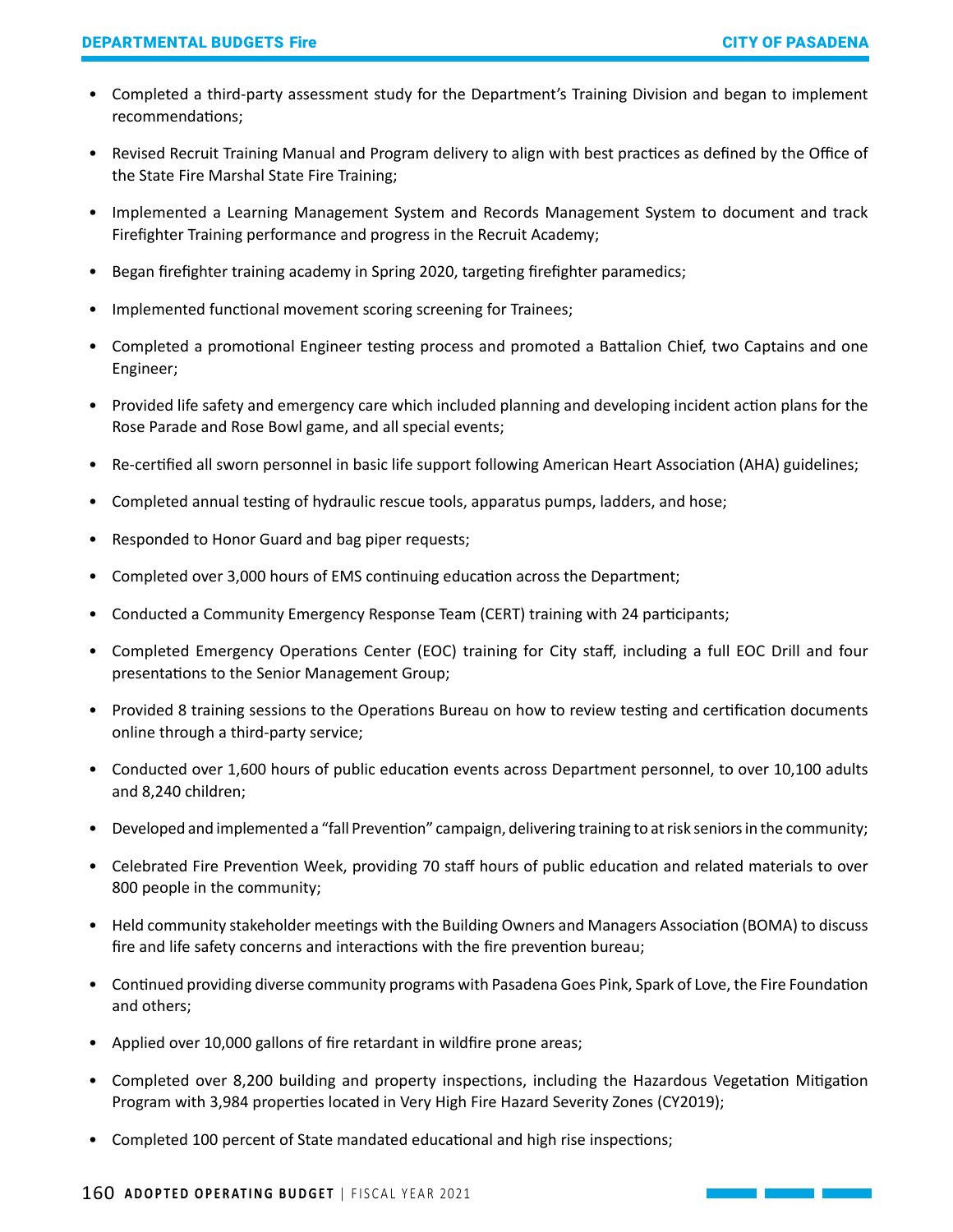- Reviewed, amended and prepared for adoption the 2019 California Fire Code; and
- Purchased new iPads for the Department to utilize when conducting fire and life safety inspections.

# **FISCAL YEAR 2021 ADOPTED BUDGET**

#### **Operating Budget**

The FY 2021 Adopted Budget of \$55,526,647 is \$1,988,000 (3.7 percent) higher than the FY 2020 Revised Budget.

#### **Personnel**

A total of 189.50 FTEs are included in the FY 2021 Adopted Budget. This represents the elimination of a Fire Administrator position from FY 2020, which is offset by the addition of a Fire Captain (40hr) position. There are also eight (8) unbudgeted Firefighter positions for administrative and logistic purposes during recruitment of Fire Trainees, and these positions do not have personnel fiscal impacts. Of the total 189.50 FTEs, 184.50 FTEs are budgeted in the Department's General Fund. The remaining 5.00 FTEs are budgeted in the Building Services Fund.

#### **YEAR-OVER-YEAR BUDGET CHANGES**

#### **General Fund - 101**

The FY 2021 Adopted General Fund Budget of \$ 53,839,755 is \$1,972,000 (3.8 percent) higher than the FY 2020 Revised Budget. The increase is largely the result of contractual increases in salaries and other non-discretionary increases in Personnel costs. Services and Supplies decreased by \$55,000 (1.0 percent). Capital Outlay costs decreased \$98,148 (66.7 percent) due to the transfer of \$50,000 to the Services and Supplies budget, and the completion of a carryforward Capital Outlay project from FY 2019. Internal Service charges reflect an increase of \$278,000 (6.5 percent) resulting mostly from non-discretionary increases to Structural Maintenance and Fleet Equipment Maintenance costs, as well as DoIT Application costs.

### **Building Services Fund - 204**

The FY 2021 Adopted Building Services Fund Budget of \$1,028,492 is \$26,000 (2.6 percent) higher than the FY 2020 Revised Budget. The majority of the increase is from contractual and other non-discretionary increases in Services and Supplies expenses. The Fire Department has three personnel that perform plan checks along with one Senior Fire Inspector and an Office Assistant who charge their time directly to the Building Services Fund, while continuing to report directly to the Fire Chief.

### **Fire Grants Fund - 230**

The amount of grant funds awarded to the Fire Department for FY 2021 of \$25,000 is \$11,000 (30.6 percent) less than the FY 2020 Revised Budget. This fund records all grant activity for Fire, Police and occasionally, the Public Health Department.

### **New Year's Day General Fund Events – 106**

The FY 2021 Adopted Budget is \$93,141, which is the same as the FY 2020 Revised Budget. The fund records all activities for any City department that has a role or responsibility for New Year's Day events.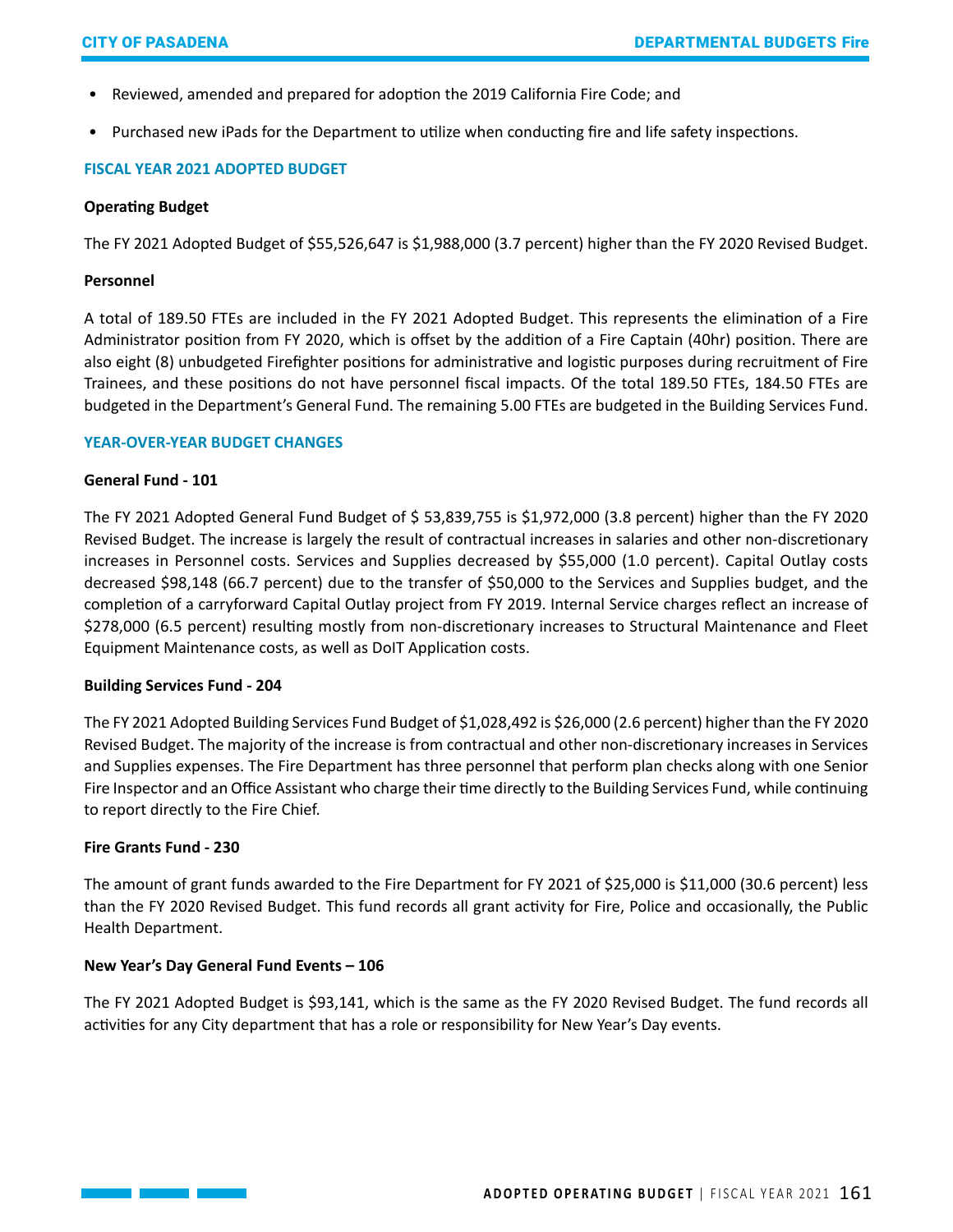#### **General Fund Projects Fund - 105**

The FY 2021 Adopted Budget is \$540,259 which is the same as the FY 2020 Revised Budget. This fund captures the expected expenses from special events around the City, as well as from Rose Bowl games and activities. This fund also tracks the Department's projected strike team expenses and reimbursements.

#### **FUTURE OUTLOOK**

The Fire Department is committed to maintaining its current fire and paramedic rapid responses and our high levels of service to the Pasadena community. We will continue to operate efficiently and effectively while keeping our employees and our community safe. Our Department's top priorities include sustaining high quality paramedic services, and helping to implement the City Council's goals for updating our aging infrastructure and equipment.

- Uphold Accredited Agency status from CFAI through the 2020 Accreditation cycle with CPSE;
- Continue progress towards achieving CFAI's strategic and specific recommendations;
- Continue rehabilitation fire station projects and ensure our facilities meet current operational and seismic safety standards;
- Implement the Department's 2020 2025 Strategic Plan;
- Continue to support fire personnel for paramedic school;
- Successfully implement Verdugo Fire Communications Center's new computer aided dispatch (CAD) system;
- Upgrade and replace equipment to maintain industry standards including SCBA's, monitors/defibrillators and attack fire hose;
- Provide training for personnel for the use of new apparatus and equipment placed into service;
- Conduct annual apparatus pump, ladder, and fire hose testing to meet industry standards;
- Place a new fire engine and rescue ambulance into service and specify new fire apparatus for replacement;
- Ensure timely replacement of emergency, command and staff vehicles;
- Maximize grant funding opportunities for equipment purchases;
- Participate in ongoing disaster and risk reduction programs with community stakeholders with the City Manager's Office as needed;
- Train personnel in the role of Basic Life Support (BLS) instructors;
- Certify personnel in the function of Advanced Life Support (ALS) certifications and Pediatrics Advance Support;
- Enhance the ePCR system to ensure more timely and efficient billing;
- Complete annual assessments of properties located within the Very High Fire Hazard Severity Zones throughout the City and explore options to improve tracking and completion of inspections;
- Maintain ISO Class 1 Public Protection rating;
- Enhance the Fire Company Inspection Program;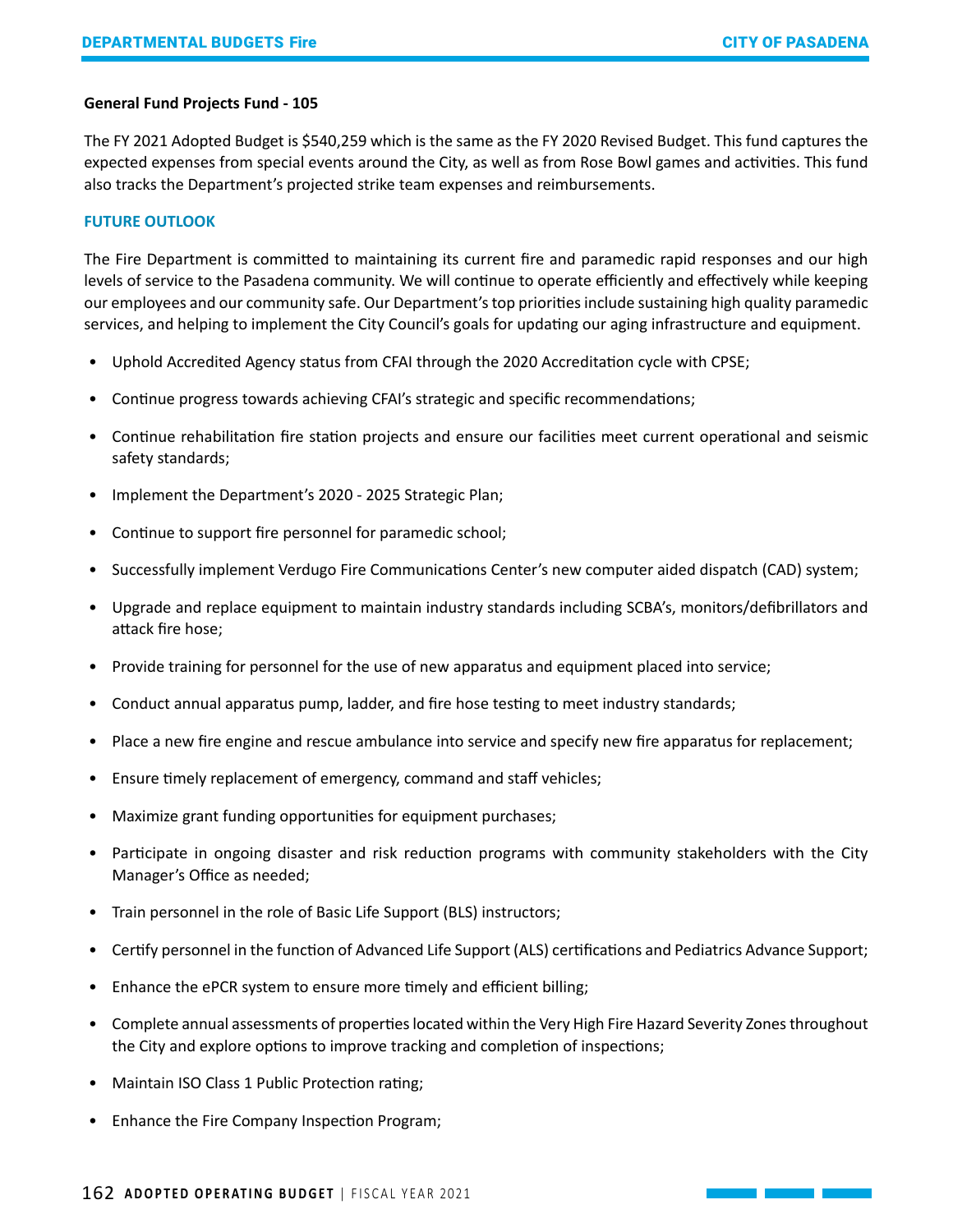- Comply with training requirements for all personnel;
- Complete recruitment programs to fill current and anticipated vacancies;
- Continue quarterly appraisals of department programs to evaluate outcomes and measure effectiveness of emergency responses;
- Review and update the Department's Standards of Cover document and assess deployment based on the most current and relevant department data;
- Continue to provide employee health and wellness programs including the Fire Cancer Support Network, Behavioral Wellness Program, and explore a Chaplain Program;
- Enhance local recruitment efforts and hold Pasadena Fire Girl's Camp;
- Develop a Certified Examination Evaluator Cadre;
- Achieve recognition as an Accredited Local Academy under the Office of the California State Fire Marshal State Fire Training (Also ProBoard and IFSAC accredited);
- Complete 20 members Instructor I Task Book and Qualifications;
- Fully implement pre-fire planning for all target hazards in accordance with national standards; and
- Identify and incorporate more specific risks and target audiences into the Department's public education programs to improve risk reduction across the community.